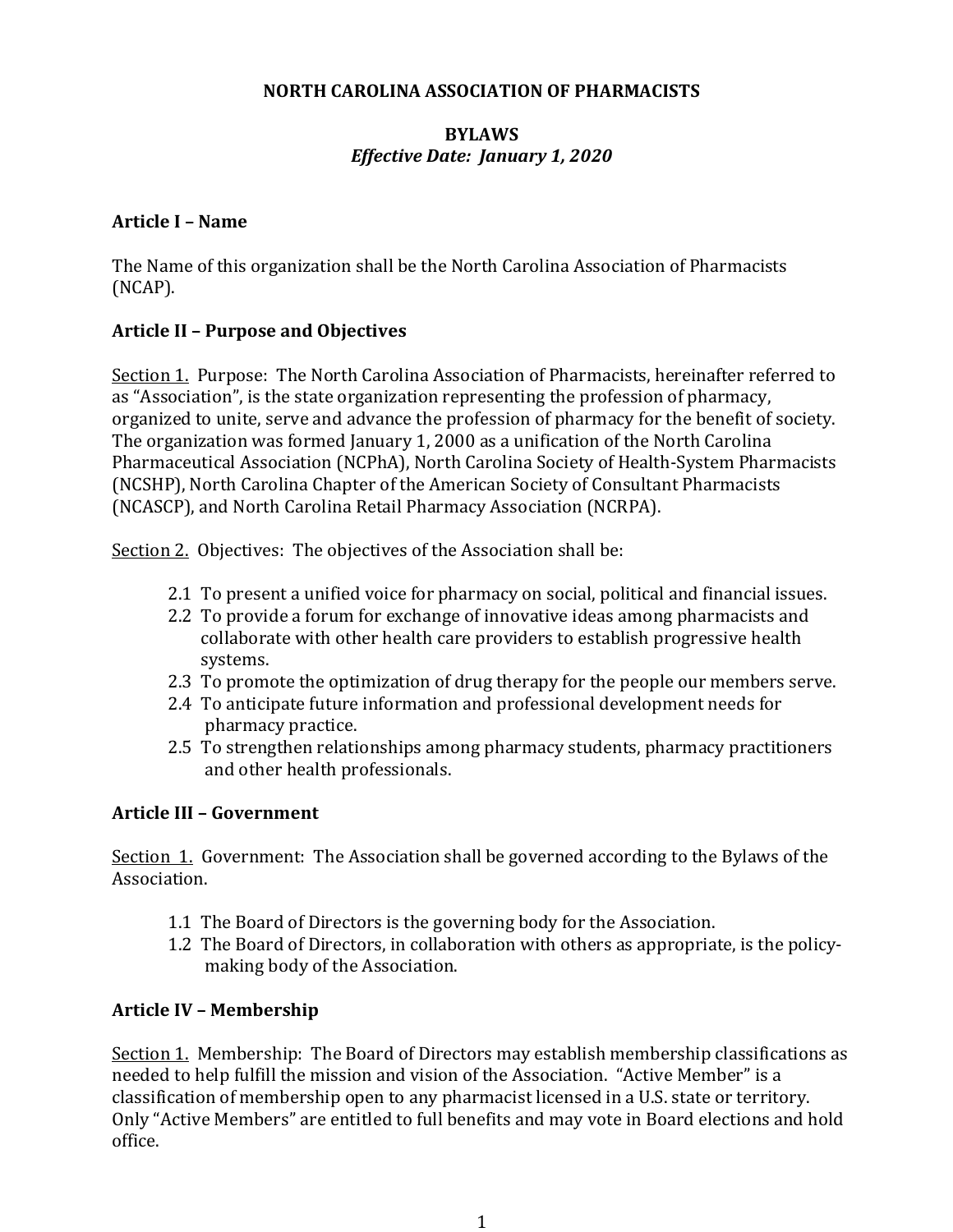Section 2. Membership Dues: The Board of Directors shall set the dues of the various membership classifications. Each member of the Association may choose to be a member of any of the practice academies; however, no member may hold more than one elected academy position during the same operational year. Student pharmacist members will be placed in the Student Pharmacist Forum instead of a practice academy.

## **Article V – Board of Directors**

Section 1. Composition: The Board of Directors for the Association shall consist of:

- 1.1 Officers
- 1.2 Three at-large members.
- 1.3 Chairs of the Practice Academies
- 1.4 Chair of the New Practitioner Forum
- 1.5 Chair of the Student Pharmacist Forum
- 1.6 Executive Director

All officers and at-large members shall be elected by the Active membership of the Association, with the exception of the Treasurer, who will be appointed by the Board of Directors as described in Article VIII Section 4. All members of the Board of Directors, except for the Executive Director, shall be entitled to one (1) vote. Other individuals may be appointed to the Board as non-voting members by approval of the Board.

Section 2. Responsibilities: The Board of Directors shall be vested with the authority and responsibility of conducting the business and administering the finances of the Association. The Board shall also be responsible for the following:

- 2.1 Approval of the annual Budget.
- 2.2 Approval of the time and place for the Annual Meeting and other business meetings of the Association.
- 2.3 Employment of the Executive Director.
- 2.4 Approval of all appointments to committees, task forces, project teams and advisory groups for the Association.
- 2.5 Establishment of Practice Academies or other component groups identified in accordance with a policy process adopted by the Board of Directors.
- 2.6 Appointment of all vacancies of the Board of Directors.
- 2.7 Establishment and maintenance of affiliation agreements with national pharmacy organizations as appropriate.
- 2.8 Nomination and selection of all official Association award recipients.

Section 3. Quorum and Attendance at Board Meetings: A majority of the voting members of the Board of Directors, defined as one over one-half, shall constitute a quorum. Two  $(2)$ unexcused absences from meetings of the Board of Directors within one (1) year may result in termination from the Board.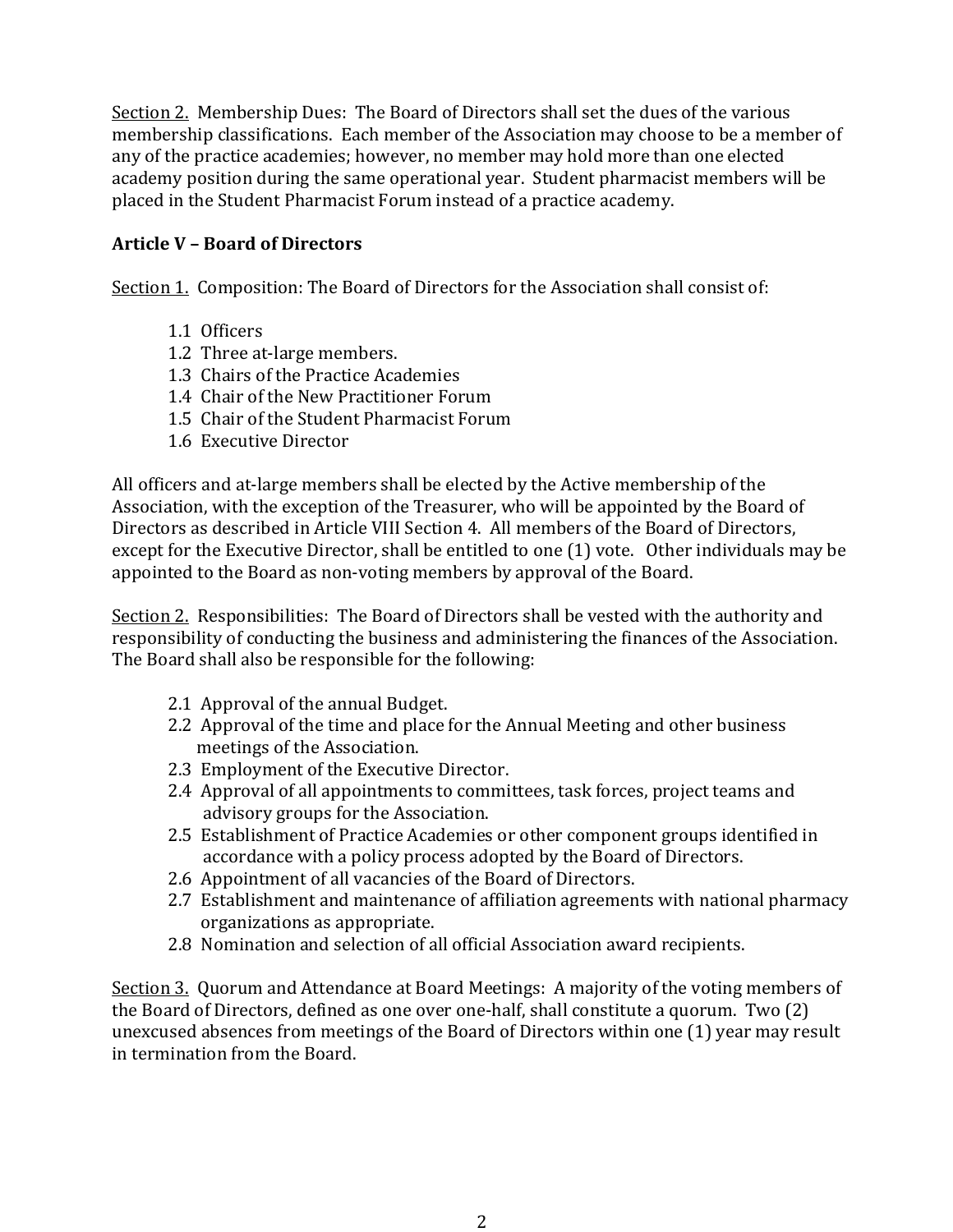### **Article VI – Officers**

Section 1. Officers: The officers of the Association shall be the immediate Past President, President, President-Elect, Secretary and Treasurer.

Section 2. Responsibilities of Officers: The responsibilities of officers shall include:

- 2.1 President -The President shall be the chief elected officer, and in addition to the Executive Director shall serve as the chief spokesperson for the Association. The President shall appoint, with Board approval, all standing Committees for the Association. The President, in conjunction with the Executive Director, will appoint, with consent of the Board, all task forces, project teams, and advisory groups. The President will serve as an ex officio member of all committees, task forces, project teams and advisory groups, except for the Committee on Nominations. The President will be responsible, along with the Executive Director, for establishing and carrying out specific goals and objectives for the Annual Implementation Plan.
- 2.2 President-Elect The President-Elect shall assume all powers and duties of the President in the absence of the President. The President-Elect shall assume the office of the President the next operational year of the Association. The President-Elect, in collaboration with the Executive Director, shall be responsible for the preparation of the Annual Implementation Plan to be approved by the Board for implementation during his(her) term as President of the Association.
- 2.3 Past President The Past President shall be the immediate past president of the Association and shall serve as the Chairperson, presiding over meetings of the Board of Directors and the Executive Committee. The Past President shall also serve as Chair of the Committee on Nominations. In the event that the Past President cannot fulfill the duties of the office, upon Board approval, the President and Executive Director will determine an appointee to assume the Past President's duties.
- 2.4 Treasurer The Treasurer shall be the co-custodian of the Association's funds in concert with the Executive Director and shall countersign disbursement of funds in accordance with written policies adopted and amended by the Board of Directors. The Treasurer shall present a financial report at all meetings of the Board of Directors. The Treasurer and Executive Director shall prepare the Annual Budget and present it to the Board of Directors for approval. The Treasurer shall also advise the Executive Director and the Board of Directors on the proper management of the Association's funds.
- 2.5 Secretary The secretary shall ensure that accurate and sufficient documentation exists to meet legal requirements, and to enable authorized persons to determine when, how, and by whom the Board of Directors' business was conducted. In order to fulfill this responsibility, the Secretary will record minutes, review minutes with the Executive Director, and work with staff to post minutes of the Board of Director's business for member access. The Secretary shall also assist the Chairperson and Executive Director with administrative procedures for Board of Directors' meetings. The Secretary, as part of the Executive Committee, will also maintain a record of Executive Committee meetings and action items. The Secretary shall also assist the President and Executive Director with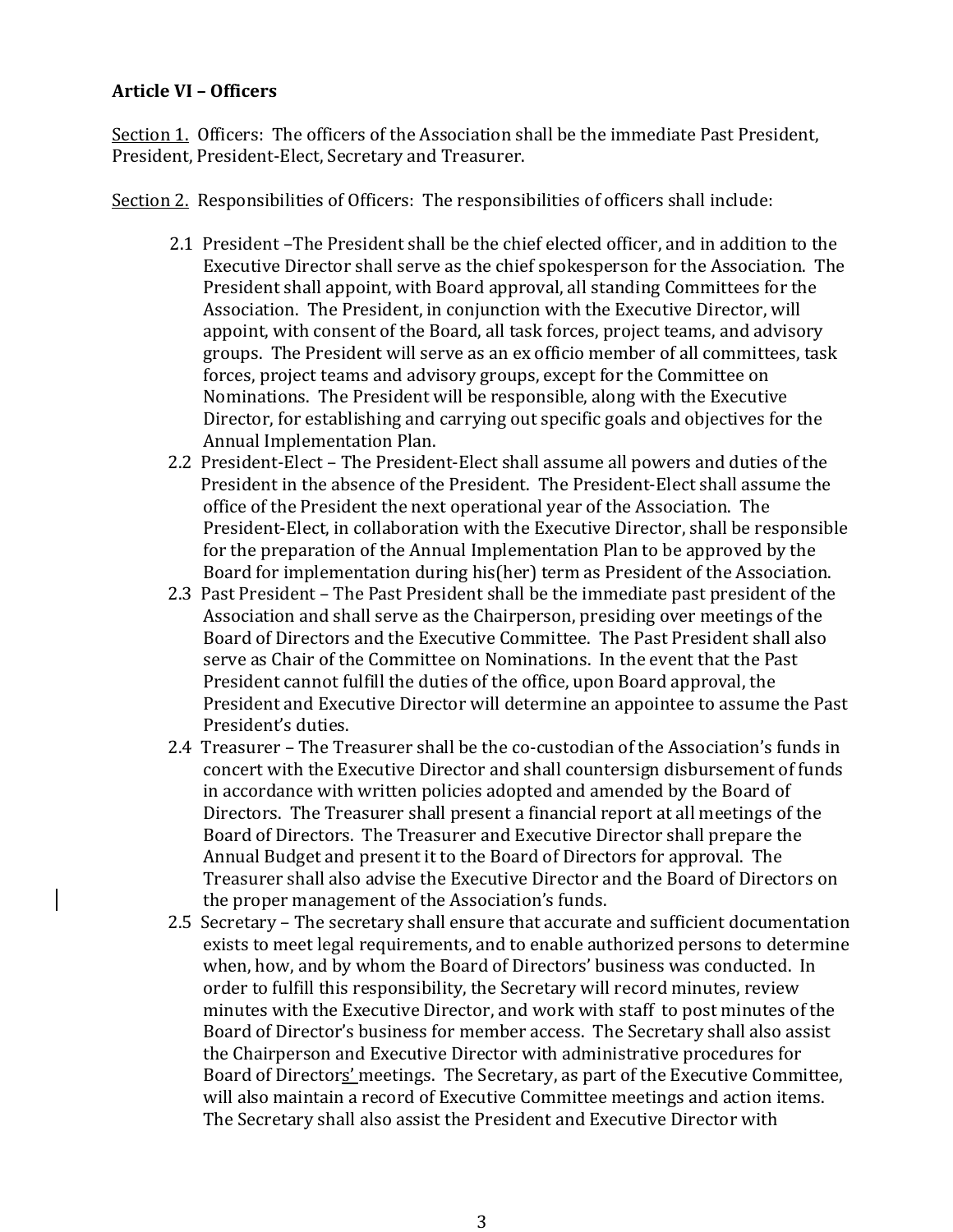procuring and maintaining committee and task force reports. The Secretary shall assist the staff with documenting the history of the Association.

Section 3. Responsibilities of the Executive Director:

3.1 Executive Director – The Executive Director shall be appointed by the Board of Directors and serve as the chief executive officer and corporate secretary signatory and administrator for the Association. The duties of the Executive Director shall be outlined in a formal employment contract.

## **Article VII – Executive Committee**

Section 1. Executive Committee of the Board of Directors: The Executive Committee shall consist of the Association's officers. The Executive Director shall be a non-voting member of the Executive Committee.

Section 2. Responsibilities of the Executive Committee: The responsibilities of the Executive Committee are as follows:

- 2.1 To transact the business of the Association in the interim between meetings of the Board of Directors.
- 2.2 To make recommendations to the Board of Directors relative to property, funds and finances of the Association.
- 2.3 To negotiate the employment contract and conduct performance evaluations for the Executive Director.

Section 3. Ouorum: Three (3) voting members of the Executive Committee shall constitute a quorum of the Executive Committee.

# **Article VIII – Nominations, Elections and Terms of Office**

Section 1. Committee on Nominations: The President shall appoint a Committee on Nominations, consisting of no less than five (5) members. These members shall include but not be limited to the immediate Past Chairs of the Practice Academies. The Chair shall be the immediate Past President of the Association. It shall be the responsibility of the Committee on Nominations to select nominees for each elected position of the Association. The Committee shall support the Association's intent of representation of pharmacists from a variety of practice settings in preparing a slate of candidates for approval by the Board of Directors. 

Section 2. Nominations: A call for nominations shall be published in the regular publication of the Association prior to the meeting of the Committee on Nominations. Nominations may be submitted in writing to the Association prior to the deadline for such nominations. The Committee on Nominations shall submit, from the Active members, at least two (2) nominees for elected office of the Association. In the event only one candidate is available, the candidate may run unopposed.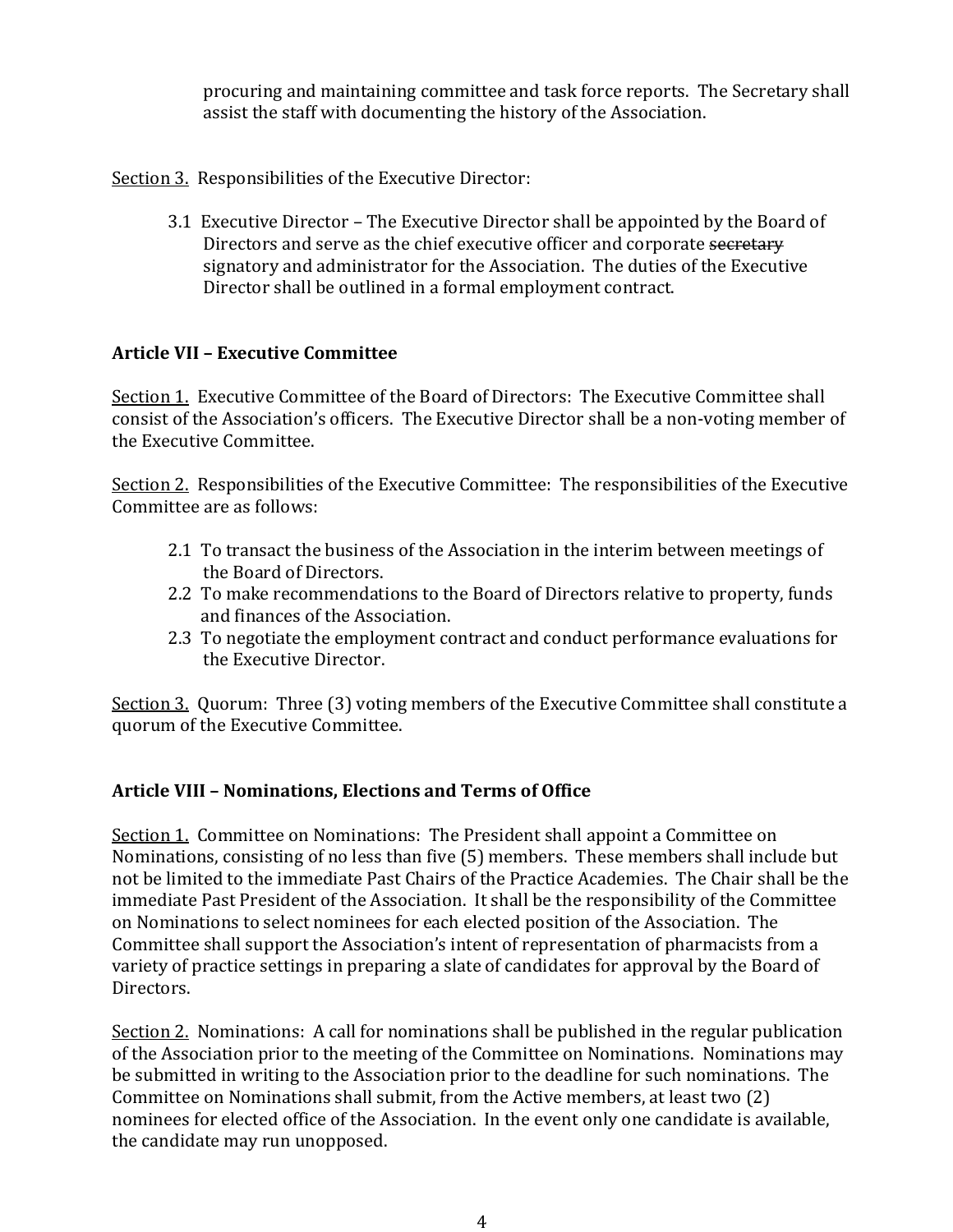Section 3. Elections: The Executive Director shall distribute ballots to every member of the Association with voting privileges at least forty-five (45) days prior to the end of the Association's operational year. The ballots returned shall be tallied according to procedures established by the Board of Directors. Successful candidates must receive a plurality of votes cast. The results of the election shall be announced in the next regular publication of the Association. If, prior to the completion of a contested election, the withdrawal of a candidate(s) reduces the field to one candidate, the remaining candidate shall be declared to be duly elected.

Section 4. Terms of Office: No elected officer of the Association, except the Treasurer, shall hold the same officer position for more than one (1) elected term, and no person shall hold more than one (1) elected office during the same operational year. At-large Board of Director positions shall be staggered in three (3)-year terms. The Treasurer shall be appointed based on qualifications, by the Board of Directors, to a three (3)-year term and may serve no more than two (2) consecutive terms. The Secretary shall be elected to a two  $(2)$ -year term.

# **Article IX –Committees, Task Forces, Project Teams and Advisory Groups**

Section 1. Committees: The Board of Directors will establish standing committees as is necessary for addressing ongoing Association business. Upon the establishment of these Committees, the President shall appoint members representative of each of the practice academies and forums to each Committee.

The Annual Implementation Plan and Board of Directors, in collaboration with members, will determine the Committees' agendas. The Committees' recommendations will be reported to the Board of Directors for consideration for implementation and action.

Section 2. Task Forces, Project Teams and Advisory Groups: The President and Executive Director, with the consent of the Board of Directors, shall recommend the use of and appointment of members to other task forces, project teams, and advisory groups as deemed appropriate by the Board of Directors. A "task force" shall be established for an Association issue or need that is deemed as a finite need, but is likely to require multiple strategies to address. A "project team" shall be established to help meet a well-defined and specific need. An "advisory group" shall be established to provide non-binding strategic advice, industry guidance, and support to the Association.

# Article X - Practice Academies, Forums, and Networks

Section 1. Practice Academies: Practice Academies shall exist within the Association to serve the educational and professional needs of distinct pharmacy practice disciplines. Practice Academies shall be statewide in scope and shall be open to any member of the Association, including technicians. Practice Academies may be created in accordance with procedures by the Board of Directors. Each Practice Academy shall have a chair elected by its membership. The chair shall serve on the Board of Directors as a voting member. The Practice Academies will include: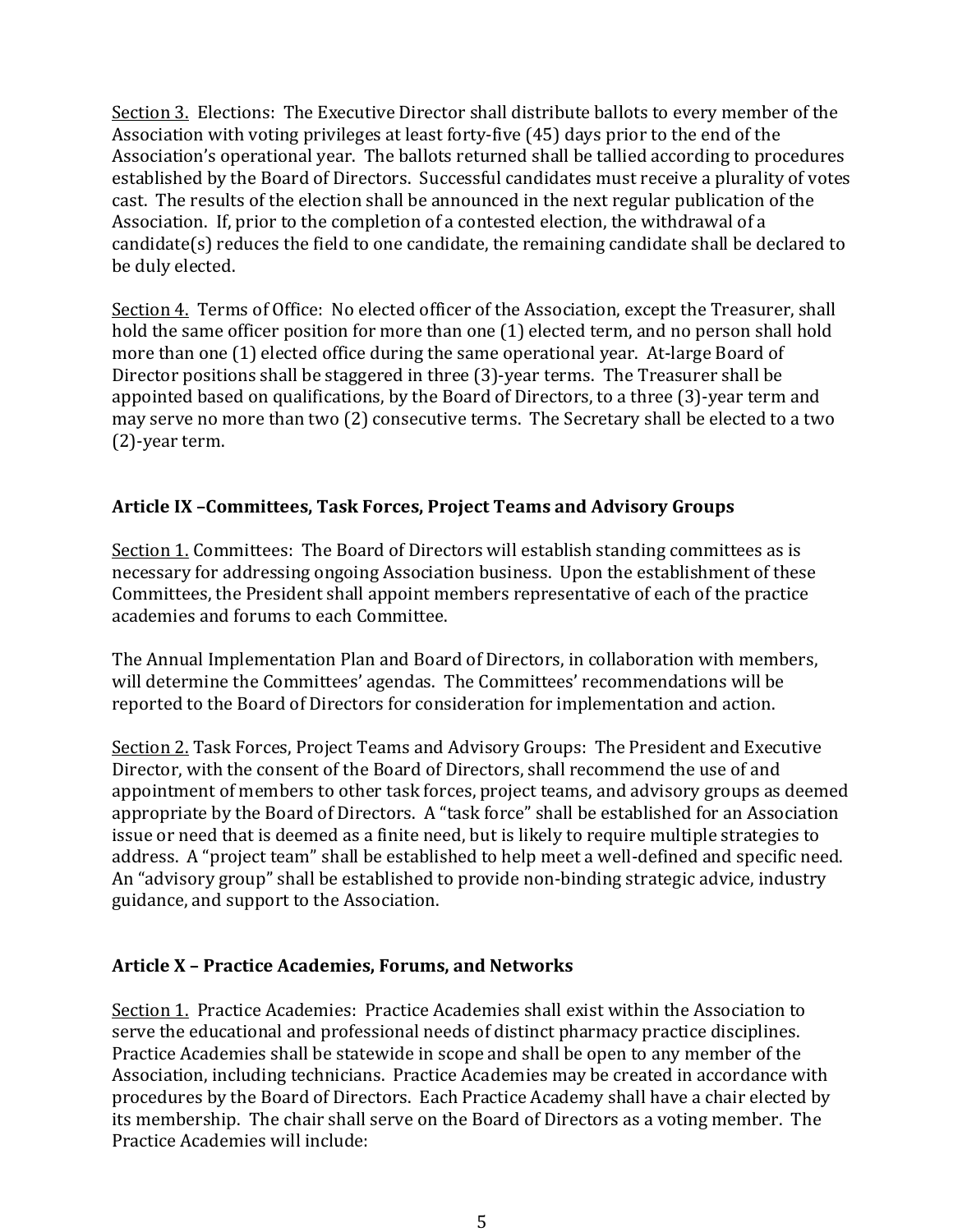- 1.1 Ambulatory Care Practice Academy
- 1.2 Chronic Care Practice Academy
- 1.3 Community Care Practice Academy
- 1.4 Health-System Practice Academy

Section 2. Practice Academy Structure: In addition to the Chair, Past Chair and Chair-Elect, each Practice Forum will have a minimum of three (3) at-large members elected for twoyear terms. The Chair may appoint a technician member to the Leadership Team for a oneyear term. This group will serve as the Practice Academy Leadership Team.

Section 3. Forums: The Board of Directors may establish forums consisting of members that have common characteristics, but that also cross boundaries of the practice academies (e.g., New Practitioner Forum (NPF), available to any member who has been in practice for less than 7 years, and the Student Pharmacist Forum (SPF) for all student members). The administrative procedures for a forum shall be established by the forum and approved by the Board of Directors.

Section 4. Networks: The Board of Directors may establish networks for members with common interests or needs (e.g., independent pharmacy network). The administrative procedures for each network shall be established by the network members, and approved by the Board of Directors. When a network closely aligns with an existing practice academy, the Chairs of the network and the academy, or their appointees, shall be included as an ex officio members of each respective group's leadership team. The Board of Directors will determine whether a newly established network closely aligns with an existing practice academy.

# **Article XI – General Operation Provisions**

Section 1. Official Meetings: The Association shall convene an Annual Business Meeting each year and other such special meetings as necessary to conduct the business of the Association. The membership shall be notified at least thirty (30) calendar days in advance of an Annual Meeting and at least fifteen (15) calendar days in advance of a special meeting of the Association.

Section 2. Order of Business: The rules of order for the conduct of business at an official meeting of the Association shall be Robert's Rules of Order, Newly Revised. The order of business for official meetings of the Association shall be established by the presiding officer.

Section 3. Association Finances and Properties: All moneys of the Association, except a petty cash allowance, shall be deposited in financial institutions or invested in such manner as determined by the Board of Directors.

Section 4. Personal Liability and Indemnification: A director, officer, employee, member or volunteer of the Association shall not be liable for its debts or obligations or be personally liable in that capacity for a claim based upon an act or omission of the person performed in the discharge of the person's duties, except for a breach of duty of loyalty to the Association for acts or omissions not in good faith or which involve intentional misconduct or knowing violation of the law, or for a transaction from which the person derives an improper personal benefit.